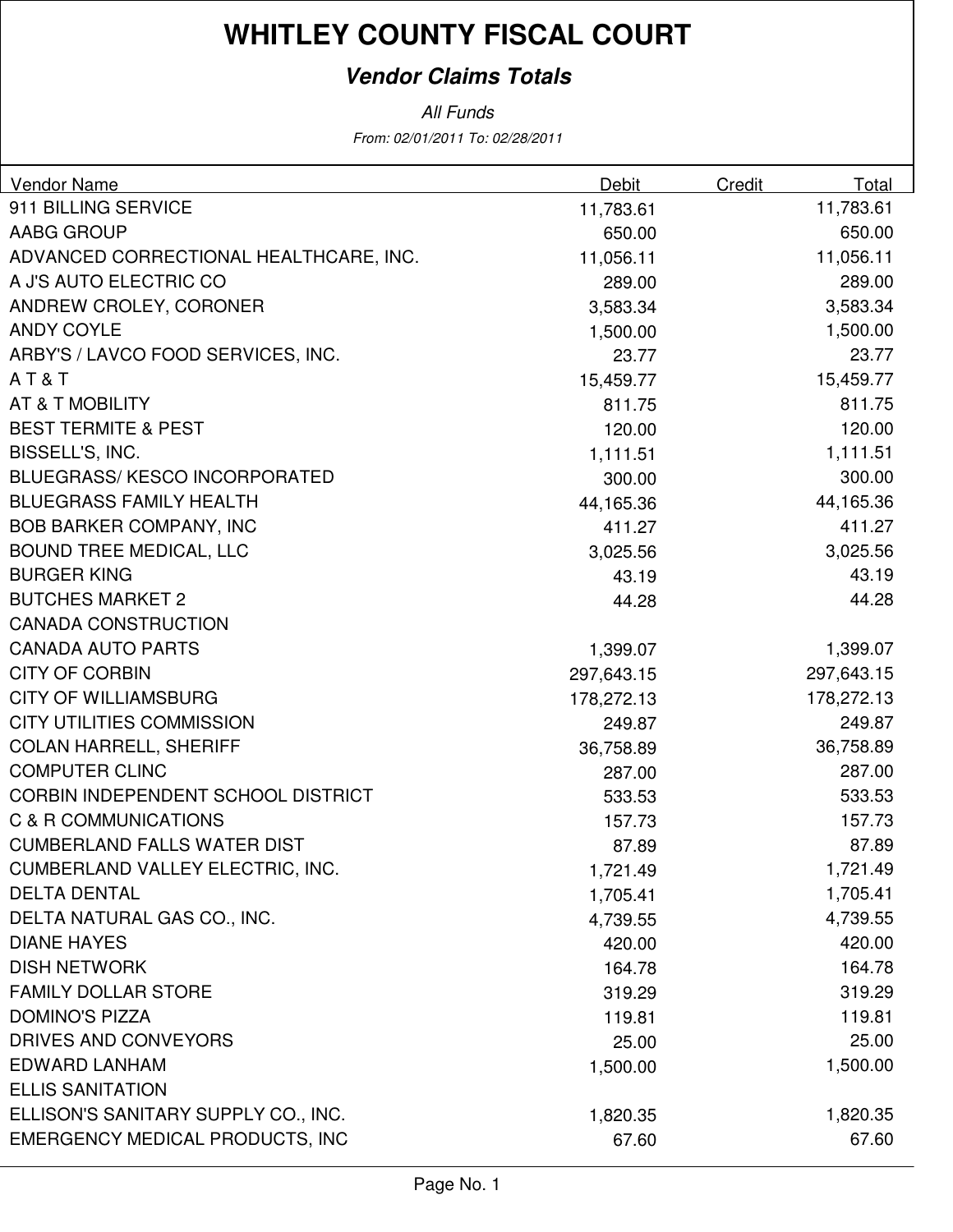### **Vendor Claims Totals**

From: 02/01/2011 To: 02/28/2011 All Funds

| Vendor Name                           | Debit     | Credit | Total     |
|---------------------------------------|-----------|--------|-----------|
| <b>EZ COUNTRY</b>                     | 425.00    |        | 425.00    |
| <b>FAULKNER AND TAYLOR</b>            | 145.60    |        | 145.60    |
| <b>FLEETONE</b>                       | 20,120.22 |        | 20,120.22 |
| <b>G &amp; K SERVICES, INC</b>        | 1,416.21  |        | 1,416.21  |
| <b>HAAR WOOD PRODUCTS</b>             | 1,596.00  |        | 1,596.00  |
| <b>HARDEE'S</b>                       | 60.00     |        | 60.00     |
| <b>HAROLD HENSLEY</b>                 | 5.82      |        | 5.82      |
| <b>HARVEY'S SERVICE CENTER</b>        | 992.00    |        | 992.00    |
| HILLYERD, INC.                        | 449.06    |        | 449.06    |
| HINKLE CONTRACTING CORPORATION        | 9,039.30  |        | 9,039.30  |
| <b>HOLSTON GASES</b>                  | 2,758.94  |        | 2,758.94  |
| HUMANA HEALTH PLAN INC                | 152.37    |        | 152.37    |
| <b>HOMETOWN IGA #57</b>               | 193.84    |        | 193.84    |
| <b>IMAGING OFFICE SYSTEMS INC</b>     | 810.04    |        | 810.04    |
| <b>IRENE PEACE</b>                    | 600.00    |        | 600.00    |
| <b>JACK PARTIN</b>                    | 108.27    |        | 108.27    |
| <b>JACKSON ENTERPRISES</b>            | 3,960.00  |        | 3,960.00  |
| JEFFERSON CO. FISCAL COURT            |           |        |           |
| JEFFERSON AUDIO VIDEO SYSTEMS INC     | 750.00    |        | 750.00    |
| <b>JOE HAMPTON</b>                    | 145.33    |        | 145.33    |
| JOHNNY WHEELS OF WILLIAMSBURG, INC    | 716.00    |        | 716.00    |
| <b>JUDY BRIMM</b>                     | 90.28     |        | 90.28     |
| KAY SCHWARTZ, COUNTY CLERK            |           |        |           |
| <b>KELLWELL FOOD MANAGEMENT</b>       | 30,665.77 |        | 30,665.77 |
| <b>KEN MOBLEY, JAILER</b>             | 174.93    |        | 174.93    |
| <b>KU</b>                             | 13,015.29 |        | 13,015.29 |
| <b>KENWAY DISTRIBUTORS</b>            | 383.47    |        | 383.47    |
| KFC                                   | 33.10     |        | 33.10     |
| KNOX COUNTY UTILITIES COMMISSION      | 15.87     |        | 15.87     |
| KNOX-WHITLEY HUMANE ASSOCIATION, INC, | 7,500.00  |        | 7,500.00  |
| <b>KENTUCKY RETIREMENT SYSTEM</b>     | 304.74    |        | 304.74    |
| <b>KENTUCKY STATE TREASURER</b>       | 1,565.28  |        | 1,565.28  |
| <b>LARRY J. BROUGHTON</b>             |           |        |           |
| <b>LAUREL TERMITE CONTROL</b>         | 175.00    |        | 175.00    |
| <b>LIGHTSQUARED LP</b>                | 78.35     |        | 78.35     |
| <b>LYTTLE'S TELEPHONE</b>             | 60.00     |        | 60.00     |
| <b>MELISSA S GRAY</b>                 | 10.99     |        | 10.99     |
| <b>MIKE BAIRD</b>                     | 121.50    |        | 121.50    |
| NEWWAVE COMMUNICATIONS                | 67.88     |        | 67.88     |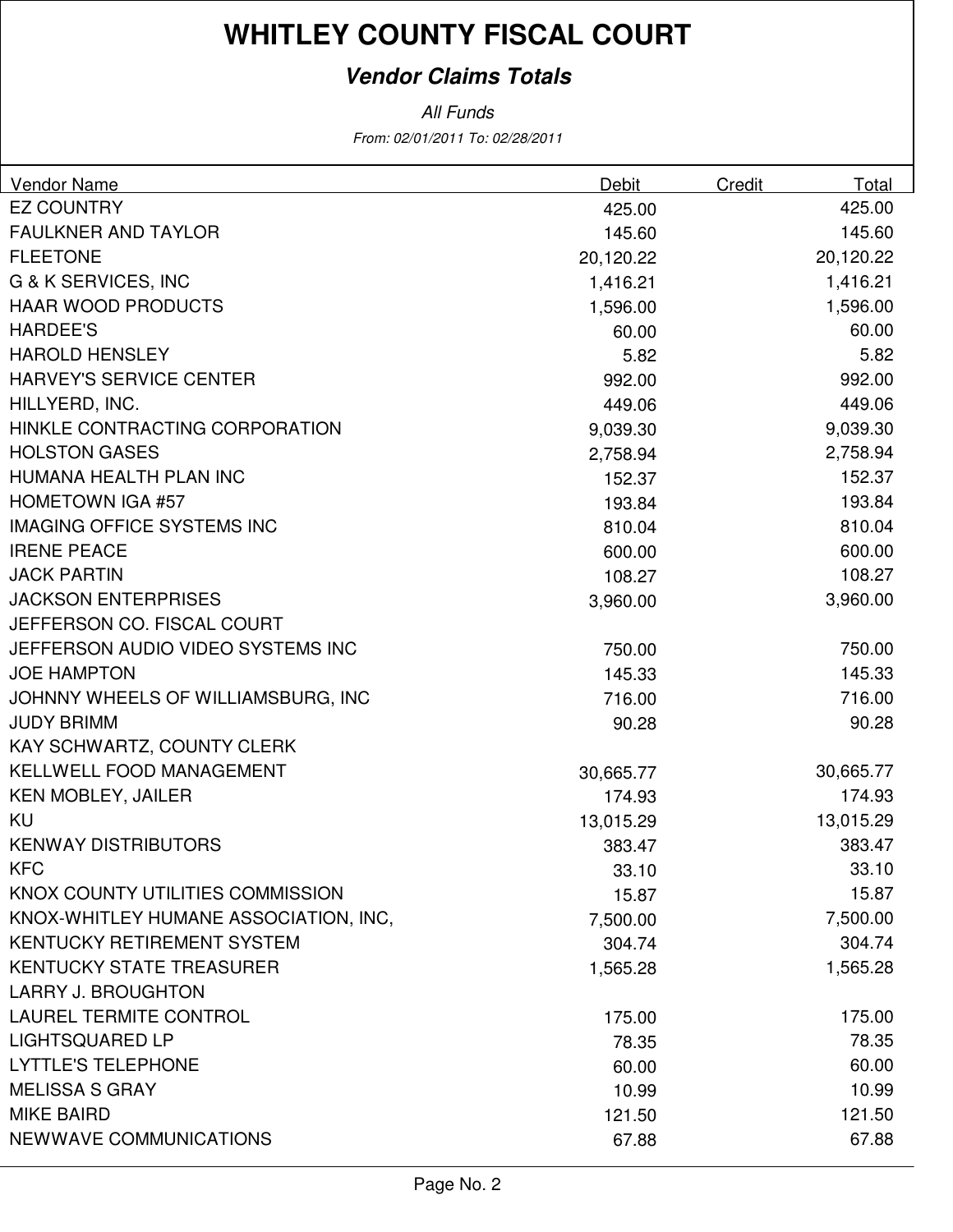### **Vendor Claims Totals**

From: 02/01/2011 To: 02/28/2011 All Funds

| Vendor Name                         | <b>Debit</b> | Credit | Total      |
|-------------------------------------|--------------|--------|------------|
| <b>OWENS AUTO PARTS</b>             | 1,497.16     |        | 1,497.16   |
| PATTERSON CREEK VFD                 | 200.00       |        | 200.00     |
| <b>PEGGY DANIEL</b>                 | 31.98        |        | 31.98      |
| PHIL BRENNENSTUHL                   | 125.00       |        | 125.00     |
| PHILLIP BOWLING                     | 100.00       |        | 100.00     |
| POFF CARTING SERVICE                | 1,843.42     |        | 1,843.42   |
| POSTCRAFT COMPANY                   | 475.27       |        | 475.27     |
| PREFERRED LAB SERVICE               | 540.00       |        | 540.00     |
| <b>QUALITY CARE AUTO SERVICE</b>    | 5,694.01     |        | 5,694.01   |
| <b>QUILL CORPORATION</b>            | 283.23       |        | 283.23     |
| <b>RADIO SHACK</b>                  | 176.95       |        | 176.95     |
| R. C. MILLER OIL CO                 | 1,894.50     |        | 1,894.50   |
| <b>REEDS HEAVY EQUIPMENT</b>        |              |        |            |
| <b>REEDS TRANSMISSION</b>           | 1,403.50     |        | 1,403.50   |
| <b>RIVERSIDE PRODUCE</b>            | 98.50        |        | 98.50      |
| <b>ROGER WELLS</b>                  | 243.27       |        | 243.27     |
| <b>WHITLEY COUNTY PVA</b>           | 12,600.00    |        | 12,600.00  |
| <b>ROY SILER</b>                    | 20.00        |        | 20.00      |
| <b>SHELLY BARTON</b>                | 6.12         |        | 6.12       |
| <b>SMITH'S TOWING SERVICE</b>       | 400.00       |        | 400.00     |
| SOUTHEASTERN EMERGENCY EQUIP.       | 99.00        |        | 99.00      |
| SOUTHEASTERN KY MAINTENANCE         | 60.00        |        | 60.00      |
| SOUTH EASTERN JANITORIAL SUPPLY     | 932.97       |        | 932.97     |
| SOUTHERN REBINDING, INC.            | 167.56       |        | 167.56     |
| SOUTHEAST RADIATOR, INC.            | 65.00        |        | 65.00      |
| STERICYCLE, INC.                    | 454.64       |        | 454.64     |
| <b>SUBWAY</b>                       | 50.63        |        | 50.63      |
| <b>T &amp; H TOWING</b>             | 500.00       |        | 500.00     |
| 2 GETON NET, INC.                   | 649.90       |        | 649.90     |
| <b>TWO-WAY RADIO</b>                | 585.20       |        | 585.20     |
| UNDERWRITERS SAFETY & CLAIMS        | 1,000.00     |        | 1,000.00   |
| <b>U.S. POSTMASTER</b>              | 440.00       |        | 440.00     |
| <b>WANDA SIMONS, CPA</b>            | 2,025.00     |        | 2,025.00   |
| WHITLEY COUNTY FISCAL COURT         | 283,910.23   |        | 283,910.23 |
| W D BRYANT & SONS INC.              | 1,837.21     |        | 1,837.21   |
| <b>WENDY'S</b>                      | 404.57       |        | 404.57     |
| <b>WHAYNE SUPPLY COMPANY</b>        | 700.49       |        | 700.49     |
| WHITLEY COUNTY BOARD OF ED.         | 54,319.78    |        | 54,319.78  |
| <b>WHITLEY COUNTY TOURISM BOARD</b> | 792.94       |        | 792.94     |